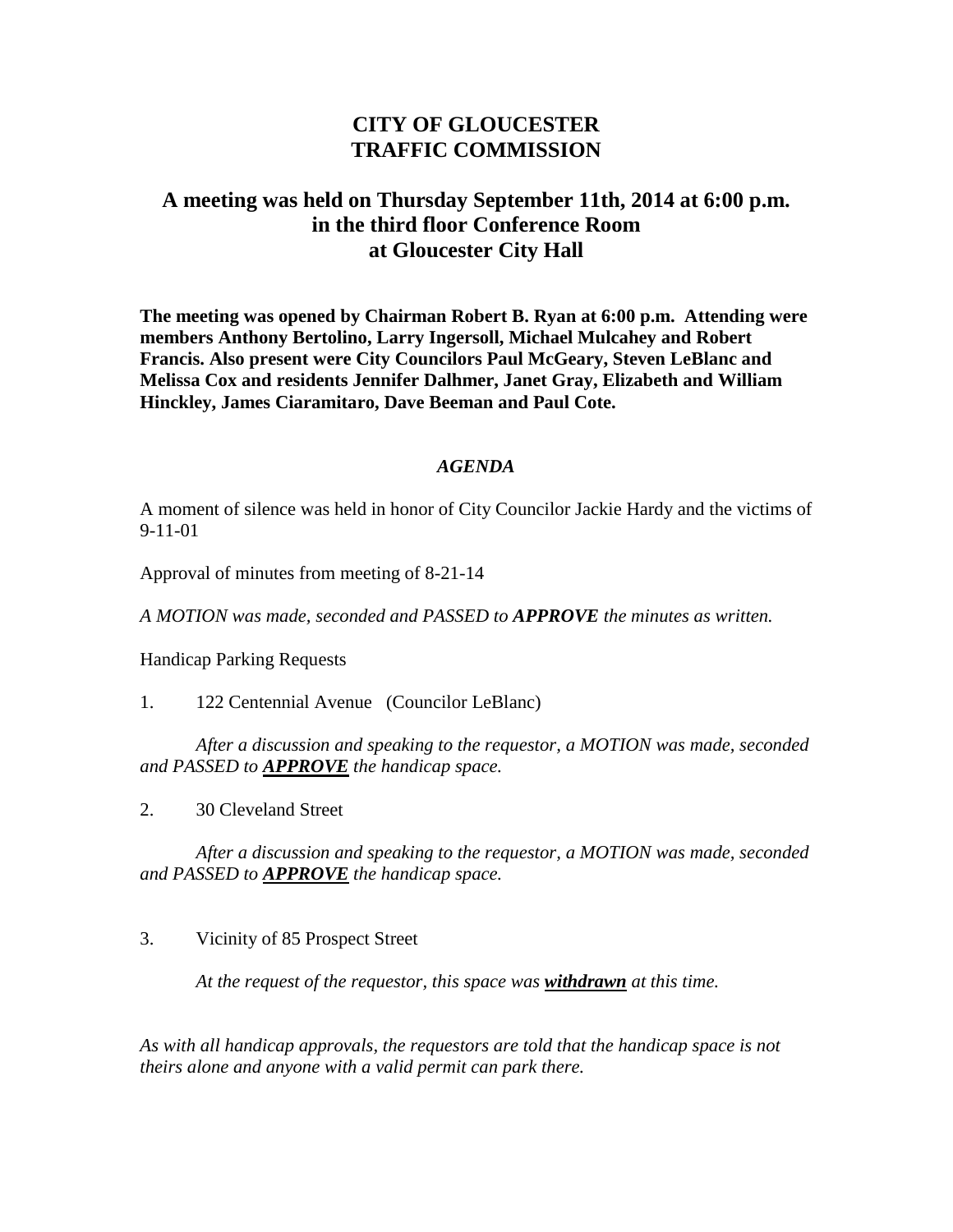## *The following was continued from our last meeting:*

**ORDER #CC2014-032 (Councilor LeBlanc) ORDERED** that the City Council amend the Code of Ordinances Chapter 22, "Traffic", Sec. 22-270.1 "Resident Sticker Parking Only" by adding a definition of "resident parking sticker" as follows: "Resident parking sticker shall mean a parking sticker for persons who demonstrate proof of Gloucester residency at one of the streets or areas listed in Sec. 22-270.1 and ownership of the vehicle to be stickered. The sticker shall differ in size, color and shape from a resident beach sticker and shall say "NOT FOR BEACH."

**FURTHER ORDERED** that this matter of distinguishing Resident Beach Stickers from Resident Parking Stickers and changing and improving signage at areas listed in Sec. 22-270.1 and adding the areas listed in Sec. 22-270.1 to Sec. 22-176(b) "Penalties for parking violations-in beach district"

*(August Meeting) After a discussion, a MOTION was made, seconded and PASSED to CONTINUE the matter until the next meeting in which Councilor LeBlanc can attend as the TC has numerous questions that need to be addressed.*

*(September meeting) After a discussion and speaking to Councilors LeBlanc and McGeary, a MOTION was made, seconded and PASSED to APPROVE the order, subject to City Council amendments. The order is to only affect the Witham Street parking area near Good Harbor Beach. The areas near Plum Cove and Niles Beaches are to remain as they are now with just a regular 'Resident Sticker' required.* 

*A 'Beach Sticker' is used for entry into the paid parking lots at Wingaersheek, Good Harbor and Stage Fort. The TC recommended that the shape of the resident sticker should be a triangle, so as to differentiate it from the beach sticker which varies from square, circle and rectangle shapes. The resident sticker should state 'NOT FOR BEACH PARKING'.*

*This issue was brought up as some have been parking on Witham Street with a \$5 resident sticker instead of the yearly \$20 beach sticker. The use of resident stickers are now turning towards some neighborhood parking areas and the need to differ has become necessary.*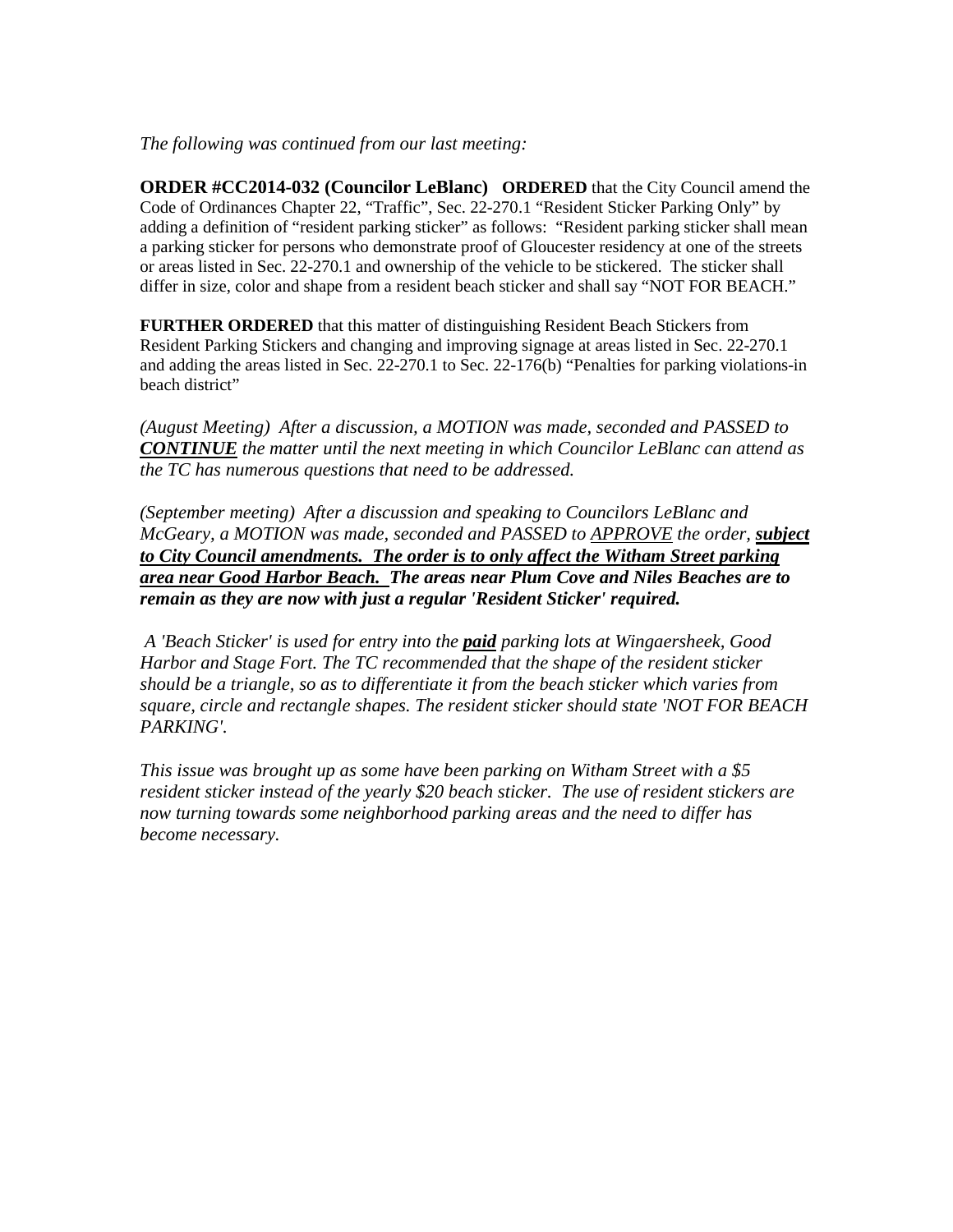**ORDER #CC2014-036 (Councilor McGeary) ORDERED** that the City Council amend the Code of Ordinances Chapter 22 "Traffic", Sec.22-287 entitled "Disabled Veteran, handicapped parking" by:

 **ADDING**: a second paragraph as follows "all disabled veteran and handicapped person parking spaces listed and designated by address or location in this section shall be deleted from this section and from this Code of Ordinances effective with the 2014 code Supplement and shall be added to the City of Gloucester Traffic Commission Regulations known as the "List of Parking Areas Reserved for Handicapped Persons and Disabled Veterans in the City of Gloucester."

 **Further ORDERED** that the matter of deletion of the listing of handicapped spaces from Sec.22-287 be referred to the Traffic Commission for review and recommendation to the Ordinances and Administration Standing Committee.

*After a discussion and speaking to Councilor McGeary, a MOTION was made, seconded and PASSED to APPROVE the order. This order 'cleans up' some of the language in the handicap parking space ordinance changes that have been made giving the TC the authority to grant such spaces.* 

**ORDER #CC2014-037 (Councilor Cox) ORDERED** that the City Council Amend the Code of Ordinances Chapter 22 "Traffic", Sec.22-270 "Parking prohibited at all times" by:

 **A: ADDING**: "Prospect Street, parking prohibited on the northerly side of Prospect Street from its intersection with Friend Street in a westerly direction to Taylor Street, from utility pole #976 to #978" and by:

**B: DELETING**: "Warner Street easterly side from its intersection with Prospect Street to a point 78 feet northerly thereof" and by:

**ADDING**: "Warner Street easterly side for a distance of 245 feet from its intersection with Prospect Street".

*After a discussion and speaking with Councilor Cox, this order was separated into two sections, A & B. A MOTION was made, seconded and PASSED to CONTINUE the decision of section A until a group site visit can be conducted and the area neighbors can be contacted. The order wording also needs to be adjusted stating for a distance of 230 feet instead of the utility pole numbers.*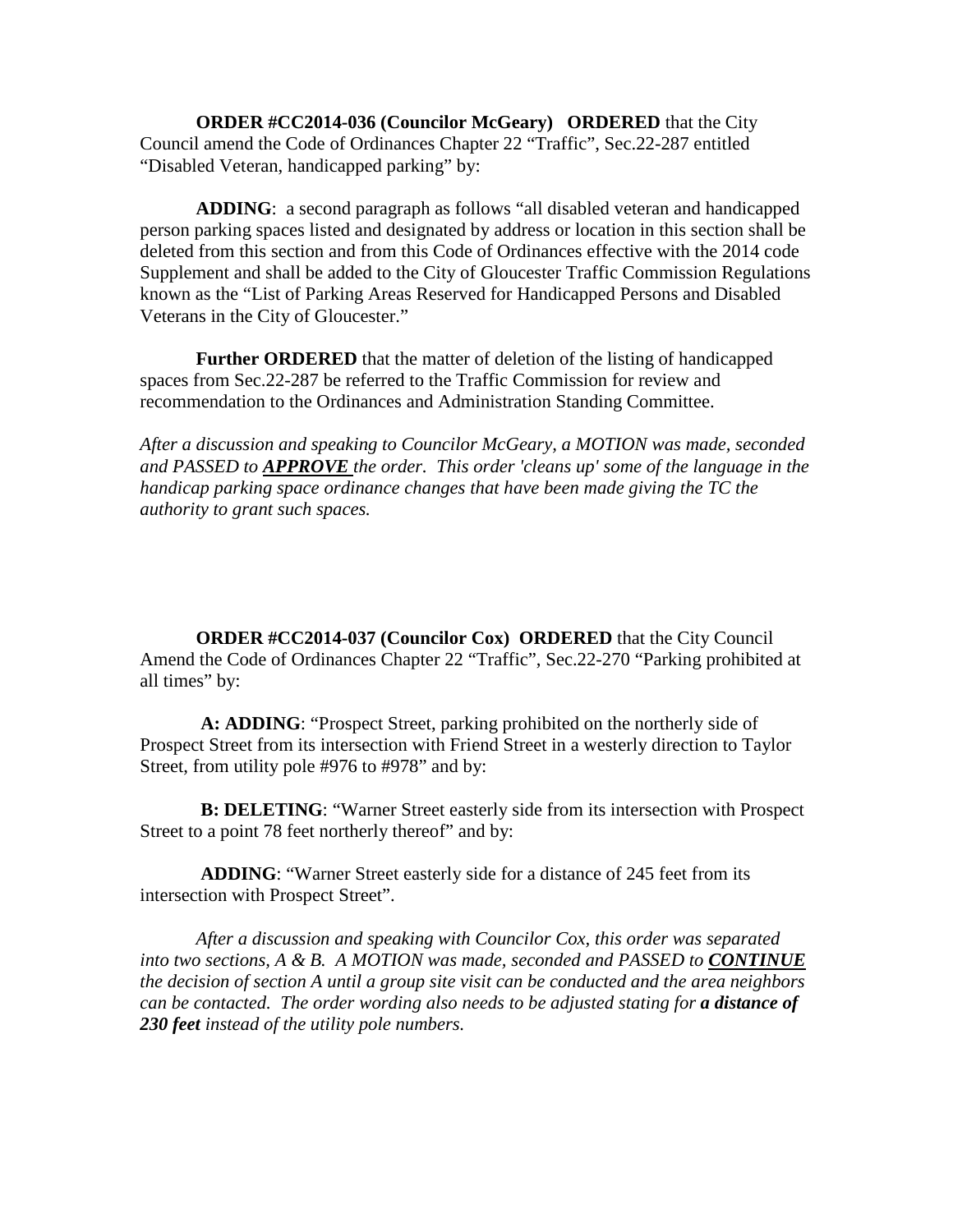*Since the new sidewalks have been installed in this area, it has made the street narrower with cars parked. This is a heavily traveled area and some members of the TC have heard numerous complaints about the narrowness of this area. There is also some concern about the location of the yellow dividing line which may need to be adjusted if the order is later approved. There is also a concern with neighborhood parking as few of the residences in the area have off street parking available.*

*A MOTION was then made, seconded and PASSED to APPROVE section B of the order concerning Warner Street. This is also a narrow, heavily traveled street that is narrow, but the homes have off street parking available. Councilor Cox has not spoken to the residents of this area as of this decision.* 

*The following is a draft order to be submitted to Council at their 9/23 meeting. Councilor Cox has asked the Council President if this order could be brought before the TC before it is referred and permission was given. The TC will discuss and vote on this order but was uncomfortable that the usual council channels were not followed and understand that the Pleasant Street area has had many new changes and these changes should be expedited for the benefit of the area businesses and residents.*

**ORDER #CC2014-038 (Councilor Cox) ORDERED** that the Code of Ordinances Chapter 22 "Traffic", Sec.22- 277 "One-hour parking – Generally" be amended by

**DELETING** Pleasant Street, easterly side, from Prospect Street to Liberty Street, except Saturdays and Sundays; and by **DELETING** Pleasant Street, easterly side, 40 feet from the northerly corner of Liberty Street for 114 feet, except Saturdays and Sunday; and further

**ORDERED** to amend Sec. 22-280 "Fifteen-minute parking" by **DELETING** Pleasant Street, easterly side, 40 feet from the northerly corner of Liberty Street; and by **DELETING** Pleasant Street, easterly side at a point 155 feet from its intersection with Liberty Street in a northerly direction for a distance of 23 feet; and further

**ORDERED** to amend Sec. 22-279 "Thirty-minute parking" by **ADDING** Pleasant Street, easterly side, 40 feet from the northerly corner of Liberty Street; and by **ADDING** Pleasant Street, easterly side at a point 155 feet from its intersection with Liberty Street in a northerly direction for a distance of 23 feet; and further